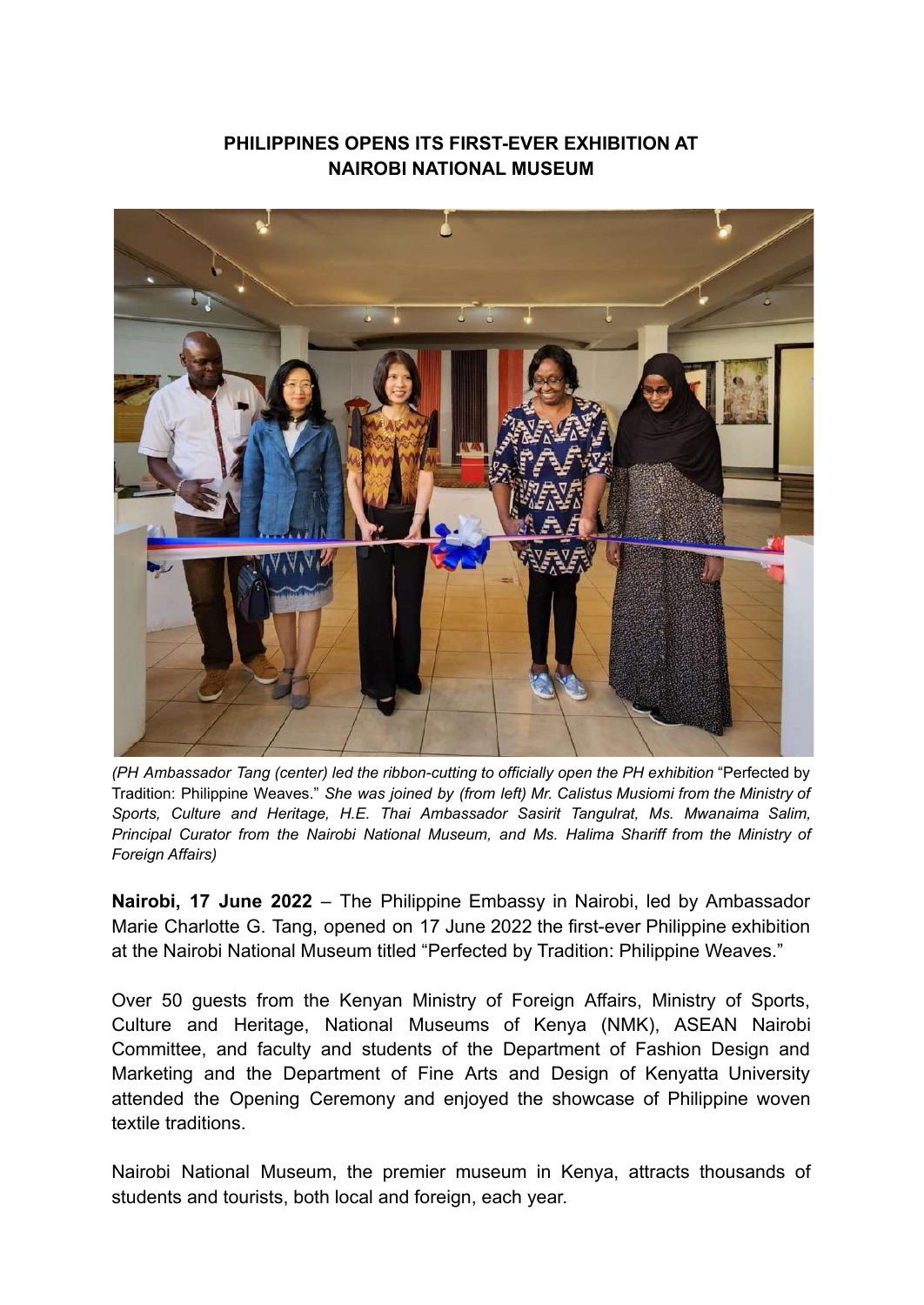In her remarks, Ambassador Tang noted that as Kenya is also known for its very rich and colorful textile traditions, the Philippine exhibit provides a good opportunity for Kenyans to discover their similarities with Filipinos despite the significant geographic distance between their respective countries.

"Philippine weaves are a tapestry of different colors, textures and materials. Every detail of a traditional textile is a product of craftsmanship and has a story to tell. The exhibit provides its visitors a glimpse into the lives, social structures, beliefs, and values of the Filipino people," said Ambassador Tang.

In his message read by Nairobi National Museum Principal Curator Mwanaima Salim, NMK Acting Director-General Stanvas Onga'llo said that the NMK is honored to host the Philippine exhibition that celebrates humanity through both history and art, and that he hopes that this would be the beginning of more partnerships between Kenya and the Philippines.

The guests, particularly students of fashion design, expressed how engaging and informative the exhibit was, and proposed a possible collaborative project in which they would create their own designs using various Philippine fabrics.

"Perfected by Tradition: Philippine Weaves" was organized in close collaboration with the National Commission for Culture and the Arts (NCCA) and the NMK to mark the Philippine National Heritage Month and the 124<sup>th</sup> Anniversary of Philippine Independence Day. It will run from 17 June to 17 July 2022. END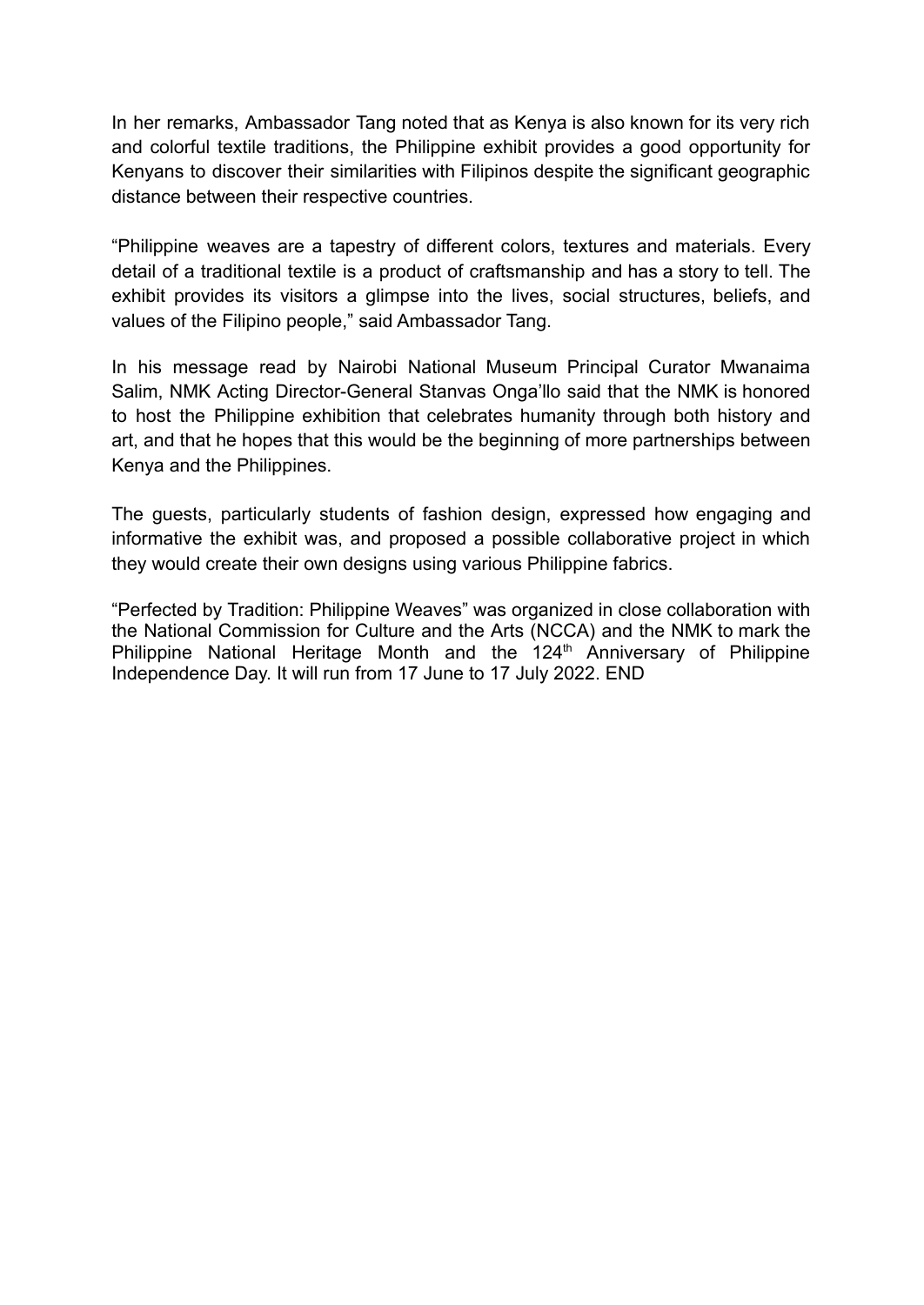

*(Guests take their time to enjoy the exhibit and ask questions from Nairobi PE personnel to learn more about the textiles)*

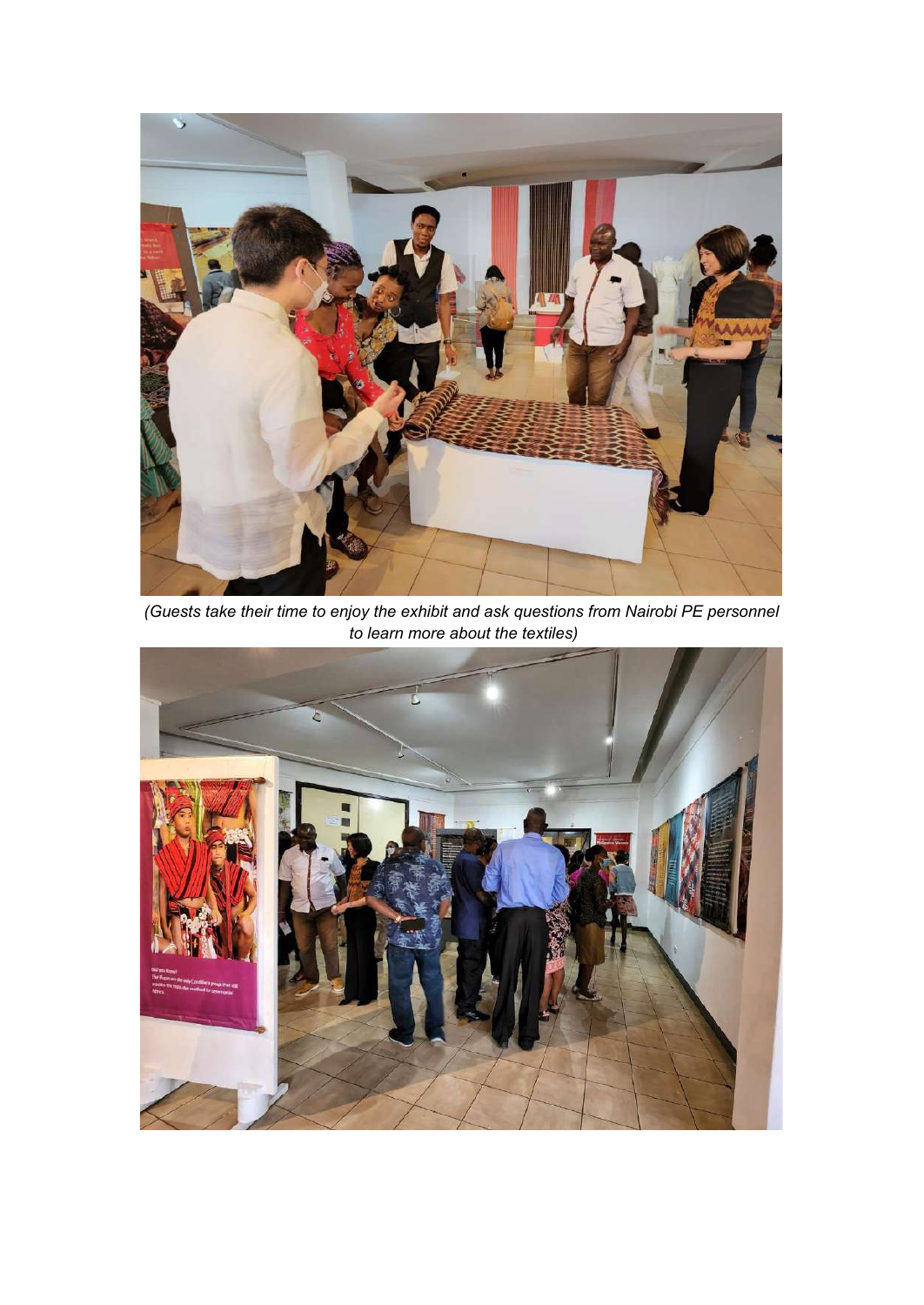

(*Ambassador Tang as she delivers her remarks before the invited guests)*